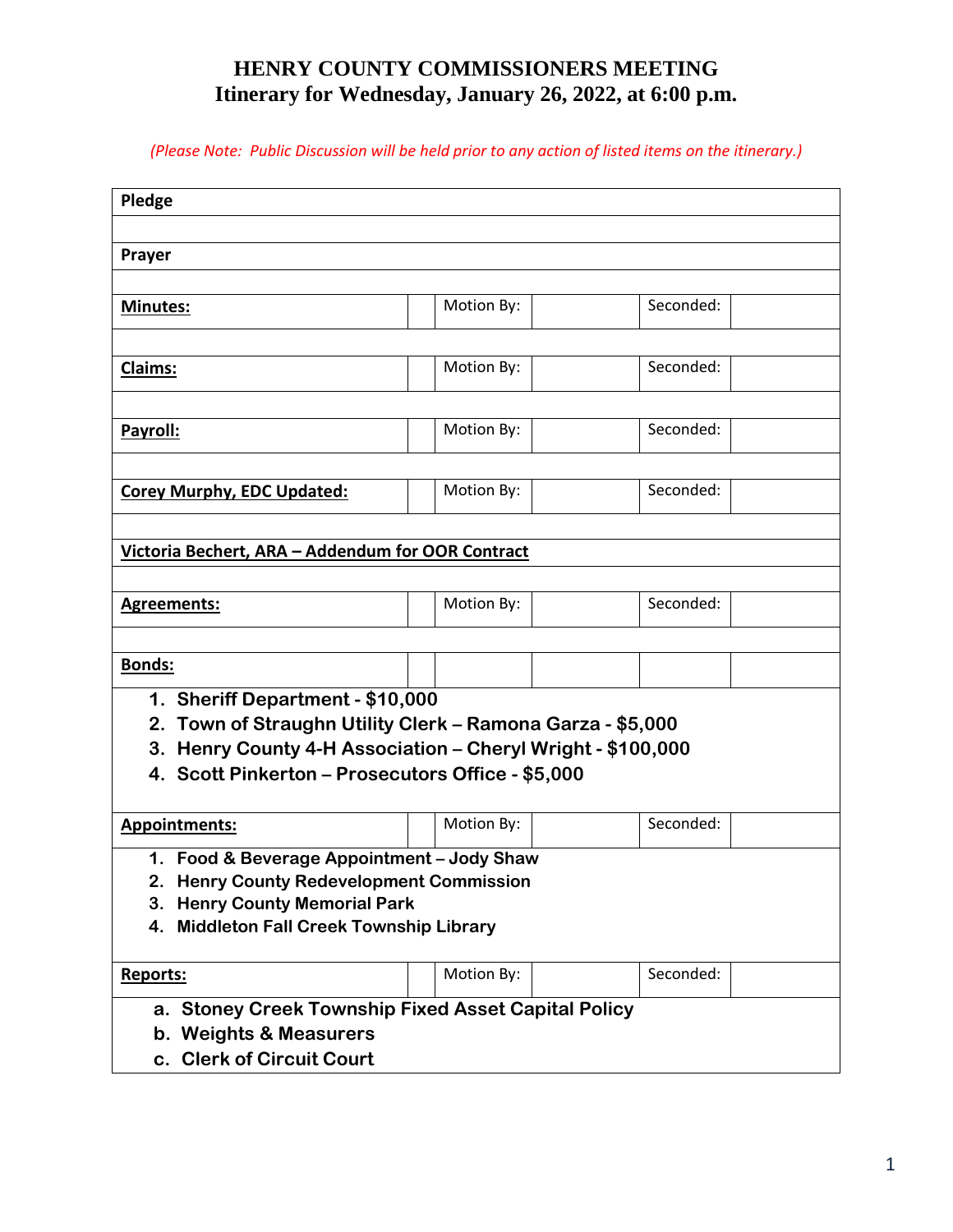## **HENRY COUNTY COMMISSIONERS MEETING Itinerary for Wednesday, January 26, 2022, at 6:00 p.m.**

| d. IDEM Wastewater Treatment Plant Construction Permit - Shenandoah<br><b>High School</b>                                                                                                                                                                                                                                                                                                                                                                                                                                                                                         |  |            |  |           |  |  |  |
|-----------------------------------------------------------------------------------------------------------------------------------------------------------------------------------------------------------------------------------------------------------------------------------------------------------------------------------------------------------------------------------------------------------------------------------------------------------------------------------------------------------------------------------------------------------------------------------|--|------------|--|-----------|--|--|--|
| <b>Quotes:</b>                                                                                                                                                                                                                                                                                                                                                                                                                                                                                                                                                                    |  | Motion By: |  | Seconded: |  |  |  |
| 1. Servpro – Mold Remediation Masonic Building Basement                                                                                                                                                                                                                                                                                                                                                                                                                                                                                                                           |  |            |  |           |  |  |  |
| <b>Department Reports:</b>                                                                                                                                                                                                                                                                                                                                                                                                                                                                                                                                                        |  |            |  |           |  |  |  |
| <b>Henry County Health Department</b><br><b>Angela Cox</b><br><b>Coroner's Office</b><br><b>Stacey Guffey</b><br><b>Joe Copeland</b><br><b>Highway Department</b><br><b>Steve Rust</b><br><b>Surveyor</b><br><b>Planning Commission</b><br><b>Tom Green</b><br><b>Sheriff's Department</b><br><b>Sheriff McCorkle</b><br><b>Auditor's Office</b><br><b>Debbie Walker</b><br><b>Clerk's Office</b><br><b>Jenny Grubbs</b><br><b>Memorial Park</b><br><b>Tracy Harrison</b><br><b>Assessor's Office</b><br><b>Jody Brown</b><br><b>Linda Winchester</b><br><b>Recorder's Office</b> |  |            |  |           |  |  |  |
| <b>Weights &amp; Measurers</b><br><b>Gabe Beatty</b><br><b>HCEMS</b><br><b>Mandy Fleming/Lucas Raines</b>                                                                                                                                                                                                                                                                                                                                                                                                                                                                         |  |            |  |           |  |  |  |
| <b>Resolution / Ordinance</b><br>1. ARP Ordinance                                                                                                                                                                                                                                                                                                                                                                                                                                                                                                                                 |  | Motion By: |  | Seconded: |  |  |  |
| <b>New Business:</b>                                                                                                                                                                                                                                                                                                                                                                                                                                                                                                                                                              |  | Motion By: |  | Seconded: |  |  |  |
| 1. Indiana Landmarks<br>2. Commissioners Schedule<br>3. Veteran's Museum - Assignment and Assumption of Obligation Under<br>Lease<br>4. Land Acquisition for new jail                                                                                                                                                                                                                                                                                                                                                                                                             |  |            |  |           |  |  |  |
| <u> Adjourn:</u>                                                                                                                                                                                                                                                                                                                                                                                                                                                                                                                                                                  |  | Motion By: |  | Seconded: |  |  |  |

*No additional items will be added to the itinerary as of 4:00 p.m. the day prior to each meeting. If a person requests to discuss items during a regular scheduled Commissioners Meeting, they must*